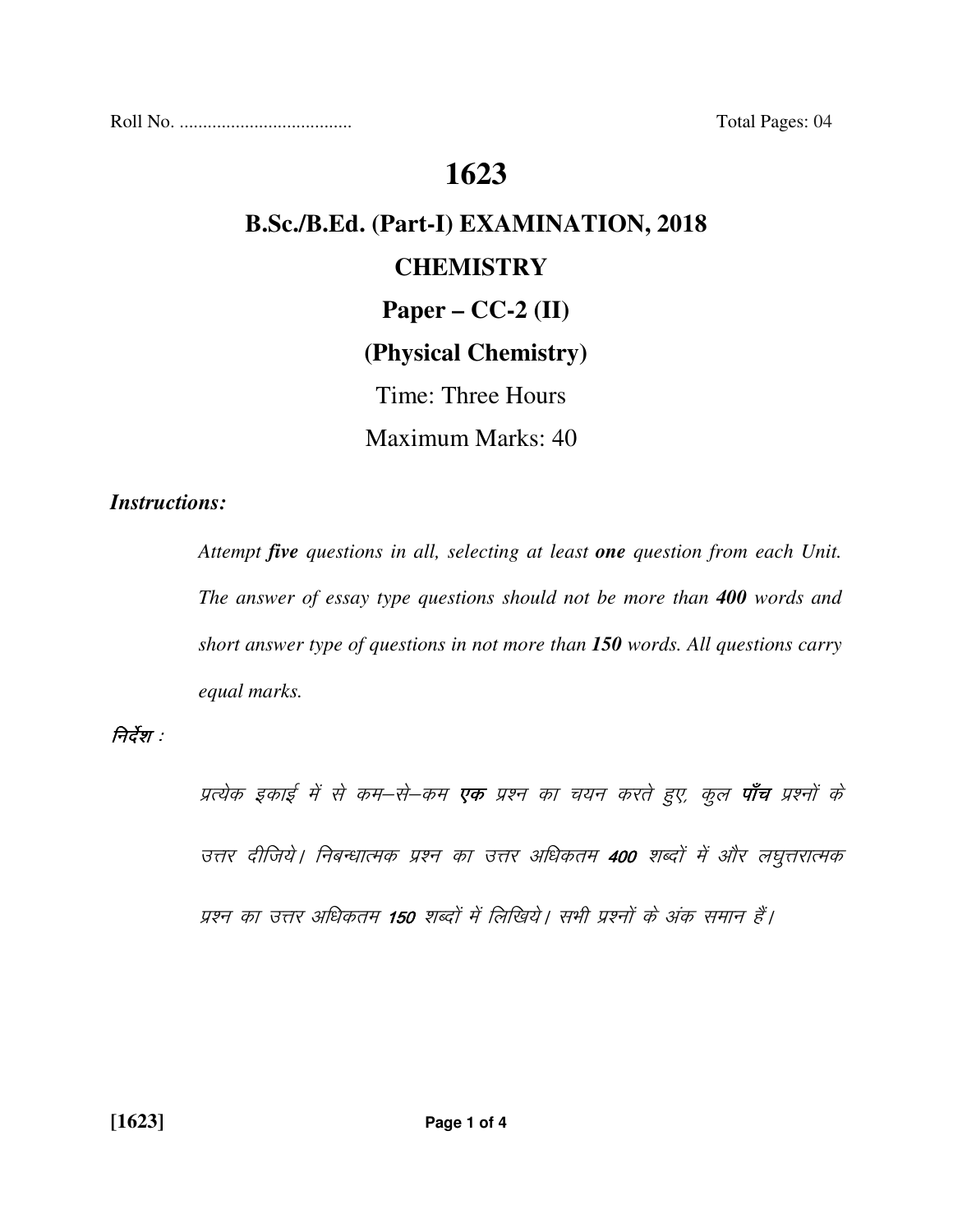# <u> UNIT – I इकाई – I</u>

Q.1 What do you mean by nuclear reactions? Describe various nuclear reactions. Classify the difference between nuclear and chemical reactions.

**[8]**

नाभिकीय अभिक्रियाओं से आप क्या समझते है? विभिन्न प्रकार की नाभिकीय अभिक्रियाओं का वर्णन कीजिए। नाभिकीय तथा रासायनिक अभिक्रियाओं के अन्तर को स्पष्ट कीजिए।

#### $OR$  अथवा

- Q.1 (A) The half life of a radioactive substance is 50 hrs. How much time it will take to disintegrate 80% **[4]**  एक रेडियोधर्मी पदार्थ की अर्ध-आयू 50 घण्टे है। इसके 80% विघटन में कितना समय लगेगा $\overline{?}$ 
	- (B) Write short note on following **[4]** 
		- (i) Factorial
		- (ii) Probability

निम्नलिखित पर संक्षिप्त टिप्पणी लिखिये -

- $(i)$  क्रमगुणित
- (ii) प्राभिकता

# $UNIT - II$  इकाई  $-II$

Q.2 What is critical phenomenon? Derive expressions for critical constant using Vander Waal's equation. **[8]** क्रान्तिक यरिद्यटना क्या है? वाण्डर वाल समीकरण का उपयोग करते हुए क्रांतिक स्थिरांकों के लिए व्यंजक व्युत्पन्न कीजिए।

#### **OR** अथवा

- Q.2 (A) Explain molecular velocity distribution law of Maxwell. **[4]**  मैवसवेल के आण्विक वेग वितरण सिद्धान्त को समझाइये।
	- (B) Write short note on following **[4]**
		- (i) Root means square velocity.
		- (ii) Mean free path.
		- (ब) निम्नलिखित पर संक्षिप्त टिप्पणी कीजिए  $-$ 
			- $(i)$  वर्ग माध्य मूल वेग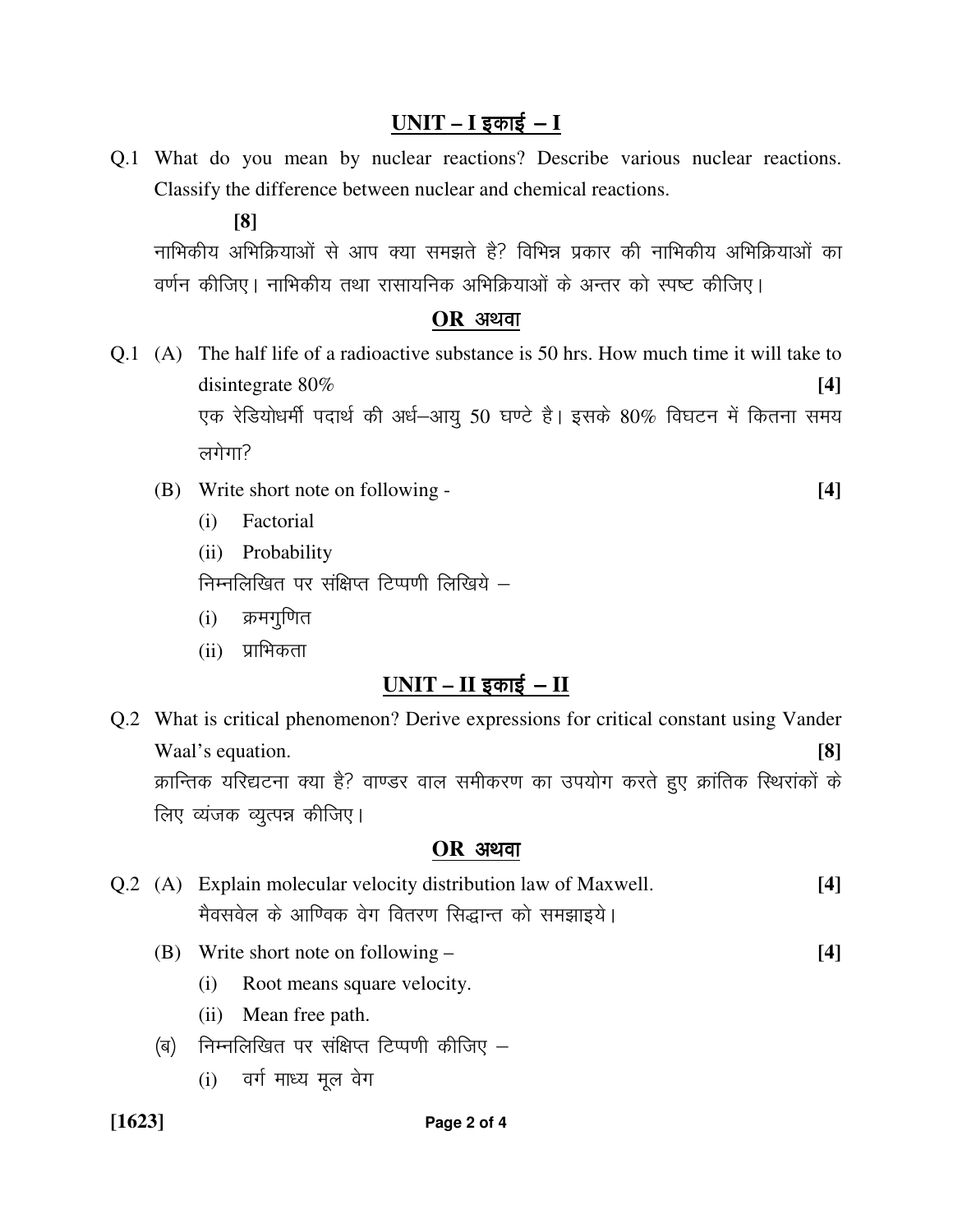(ii) औसत मुक्त पथ।

### $UNIT - III$  इकाई – III

Q.3 Describe the various applications of colloid. **[8]**  कोलाइडों के विभिन्न अनुप्रयोगों का वर्णन कीजिये।

#### $OR$  अथवा

- Q.3 (A) Write short note on the following **[4]** 
	- (i) Hardy Schulze law
	- (ii) Detergents

निम्नलिखित पर टिप्पणियाँ लिखिये  $-$ 

- (i) हार्डी- शुल्जे का नियम
- (ii) अपमार्जक
- (B) Explain in detail about smectic and nematic liquid crystals. **[4]** साबुनी तथा तान्तव द्रव क्रिस्टल की विस्तृत व्याख्या कीजिये।

# <u>UNIT – IV इकाई – IV</u>

Q.4 What do you understand by Raoult's law and lowering in vapour pressure? Derive Raoult's law form lowering in Vapour pressure. **[8]**  वाष्प दाब में अवनमन तथा राउल्ट – नियम से आप क्या समझते है? वाष्प दाब अवनमन से राउल्ट नियम की व्यूत्यति कीजिये।

#### $OR$  अथवा

- Q.4 (A) Write the short note on the following **[4]** 
	- (i) Colligative properties
	- (ii) Osmotic Pressure

निम्नलिखित पर संक्षिप्त टिप्पणी कीजिए-

- (i) अणु-संख्या गुणधर्म
- (ii) परासरण दाब
- (B) Difference between in Ideal solution and Non-ideal Solution. **[4]**